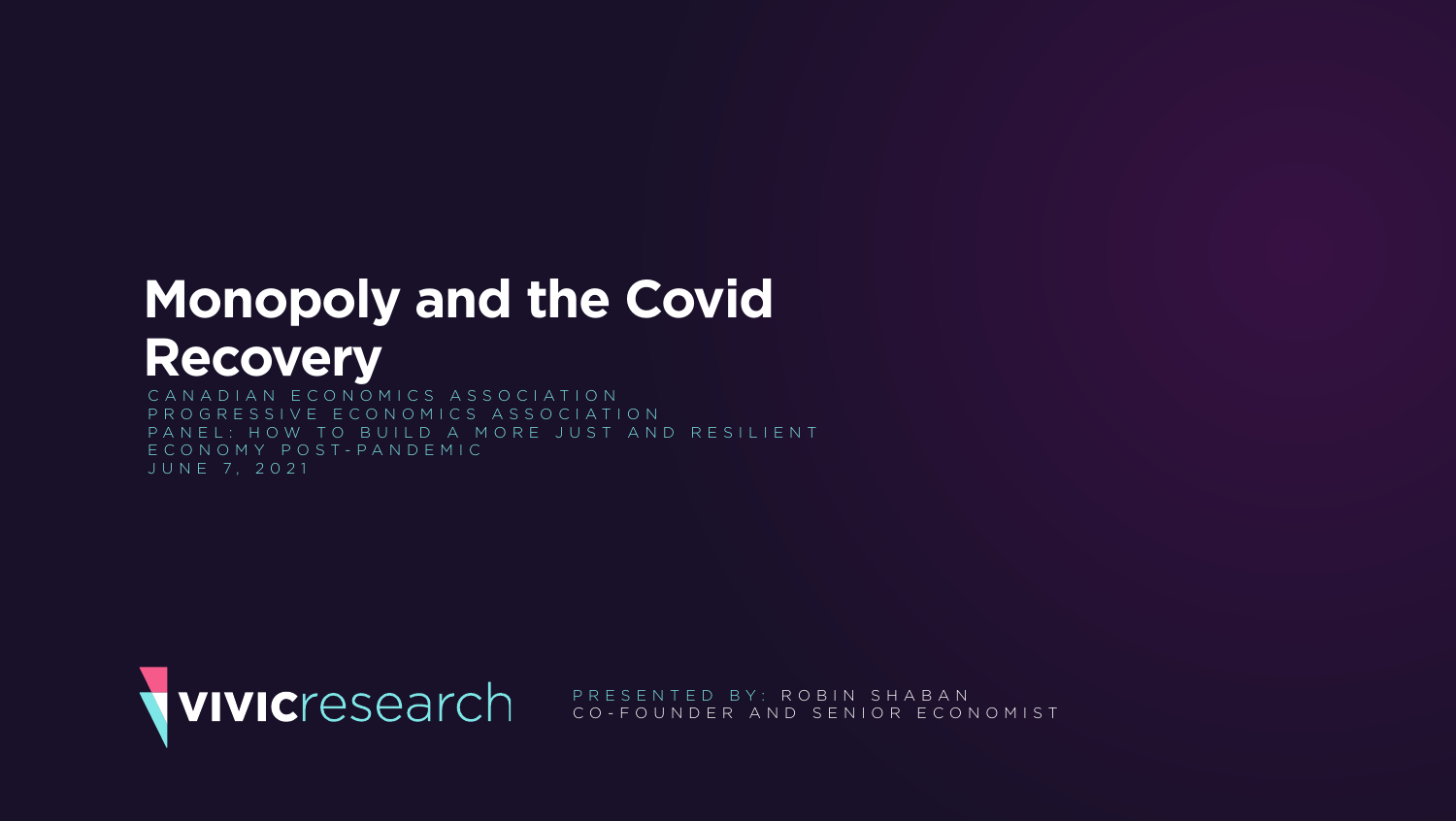## **Monopoly vs. Fairness**

#### BACKGROUND

Monopoly (dominance) creates the conditions for market power.

Market power is a mechanisms of inequality, enabling businesses (wealthier interests) to extract income and wealth from others further down the distribution.

We need equitable markets to ensure that corporate power does not disproportionally reap the benefits of the recovery and government stimulus.

Concentration in half of Canadian industries had increased by 40% since 1998. One-third of Canadian industries saw concentration increase by over 50% (Bawania & Larkin, 2019).

- In April 2020, "more than 100,000 employer businesses (13.6% of active employer businesses in February) closed"
	- More likely to be recent entrants (31.4%).
	- Younger, have fewer employees, less assets, more debt, less liquidity, and less profitable.

• Publicly traded Canadian firms in highly concentrated industries have also seen a significant increase in profitability. This is likely driven by firms' ability to extract higher prices, and not efficiency

gains.

Absent excessive market power, the incomes of the poorest 20% of Canadians could be 20% greater and the wealth held by the top one percent could be 24% lower (OECD, 2017).

### Statistics Canada's **Characteristics of businesses that closed during the COVID-19 pandemic in 2020**: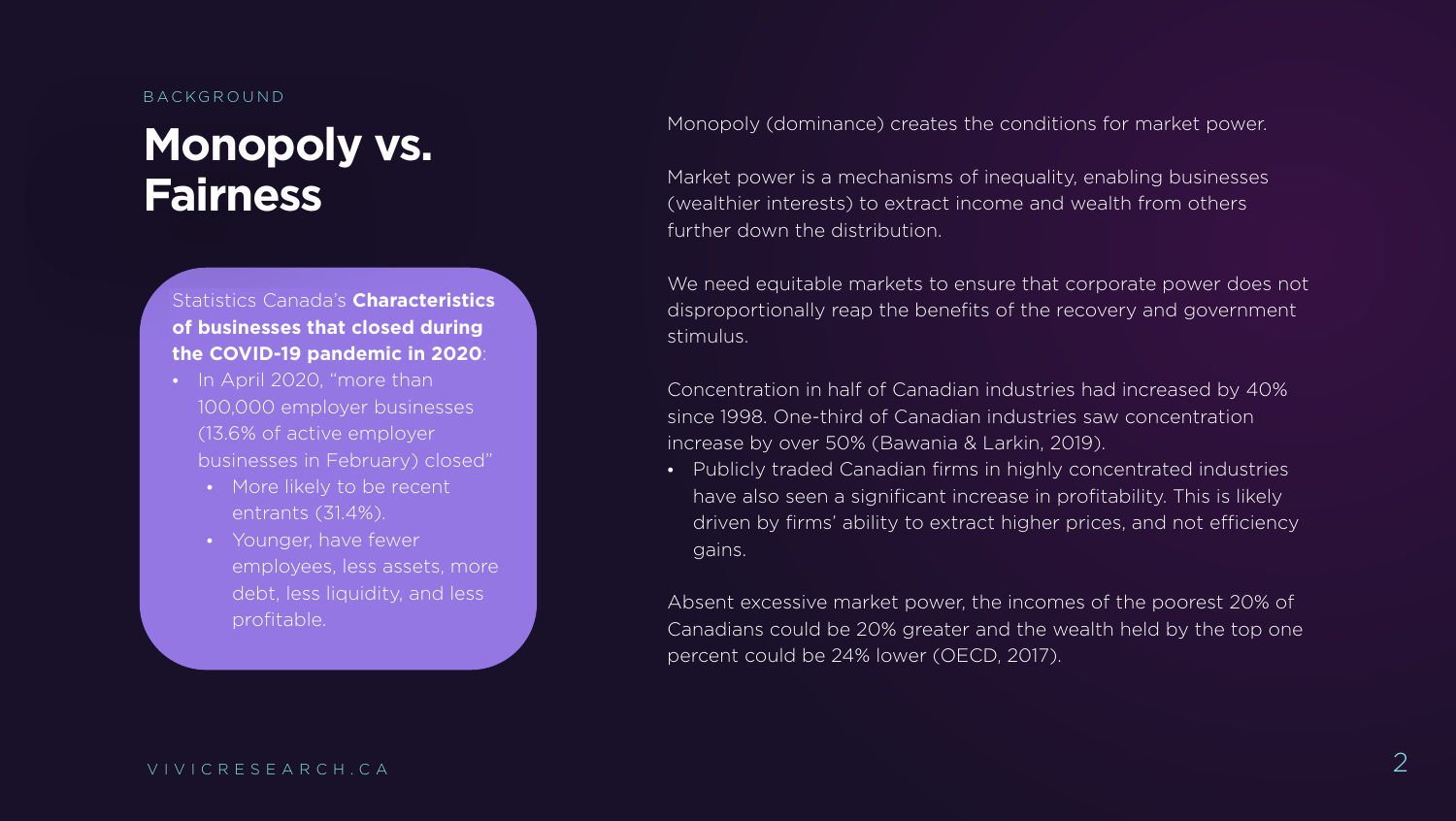## **Building a Just and Resilient Economy**

COMPETITION POLICY

The Competition Bureau recently held its **Competition and Growth Summit**, with a focus on "the role that competitive markets can play in driving economic growth in the wake of the COVID-19 pandemic."

### A key theme **using competition policy to promote equitable**

**outcomes.**

• protecting vulnerable groups from market power. • US authorities enforcing the law in labour markets. • Using data to target law enforcement action and protect

- 
- 
- marginalized groups.

Commissioner of Competition claims that Canada has "many powerful tools" for addressing equity in the economy.

Canada funding the "OECD Gender Inclusive Competition Policy project", examining how a gender lens could help deliver more effective competition policy.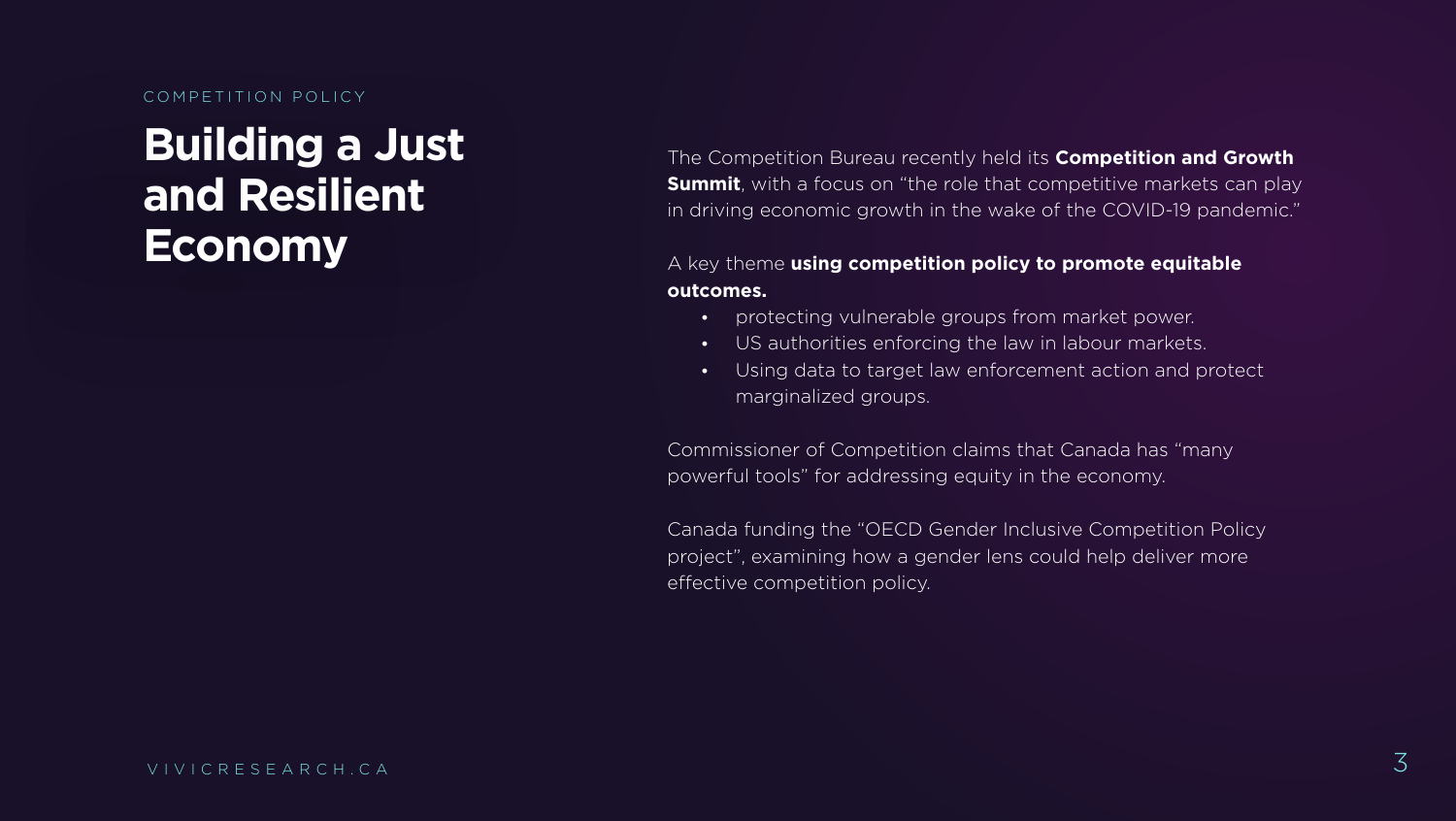# **Legislative Barriers**

COMPETITION POLICY **The Commissioner's claim that the Competition Bureau has "very** powerful tools" for promoting equity in our economy is not substantiated.

> While there is interest in promoting a just economy, we do not have the tools to put this in practice.

## **Current shortcomings**

### **1. Weak competition laws that undermine workers.**

• Collusive agreements to fix wages are not criminal under our law,

• The efficiencies defense for mergers allows anti-competitive

- even through they are in the US.
- 
- perspective.

mergers if they generate substantial layoffs.

• Our purpose statement does not permit a social justice

#### **2. Underenforcement of the law in labour markets.**

• I find no evidence that the Competition Bureau has ever investigated anti-competitive conduct in labour markets.

#### **3. Limited access to data.**

• Canada lacks the same powers to compel information from businesses as competition authorities elsewhere. The Bureau cannot get the data it needs to target enforcement for

marginalized groups.

To promote a just and resilient economy through anti-monopoly law, we need legislative reform.

Current policy debates in the space do not address legislative reform for two reasons:

- 1. The Bureau does not have the authority to speak on legislative reform as a direct subsidiary of ISED, and
- 2. capture in the space by corporate interests.

We need more public dialogue on these issues.